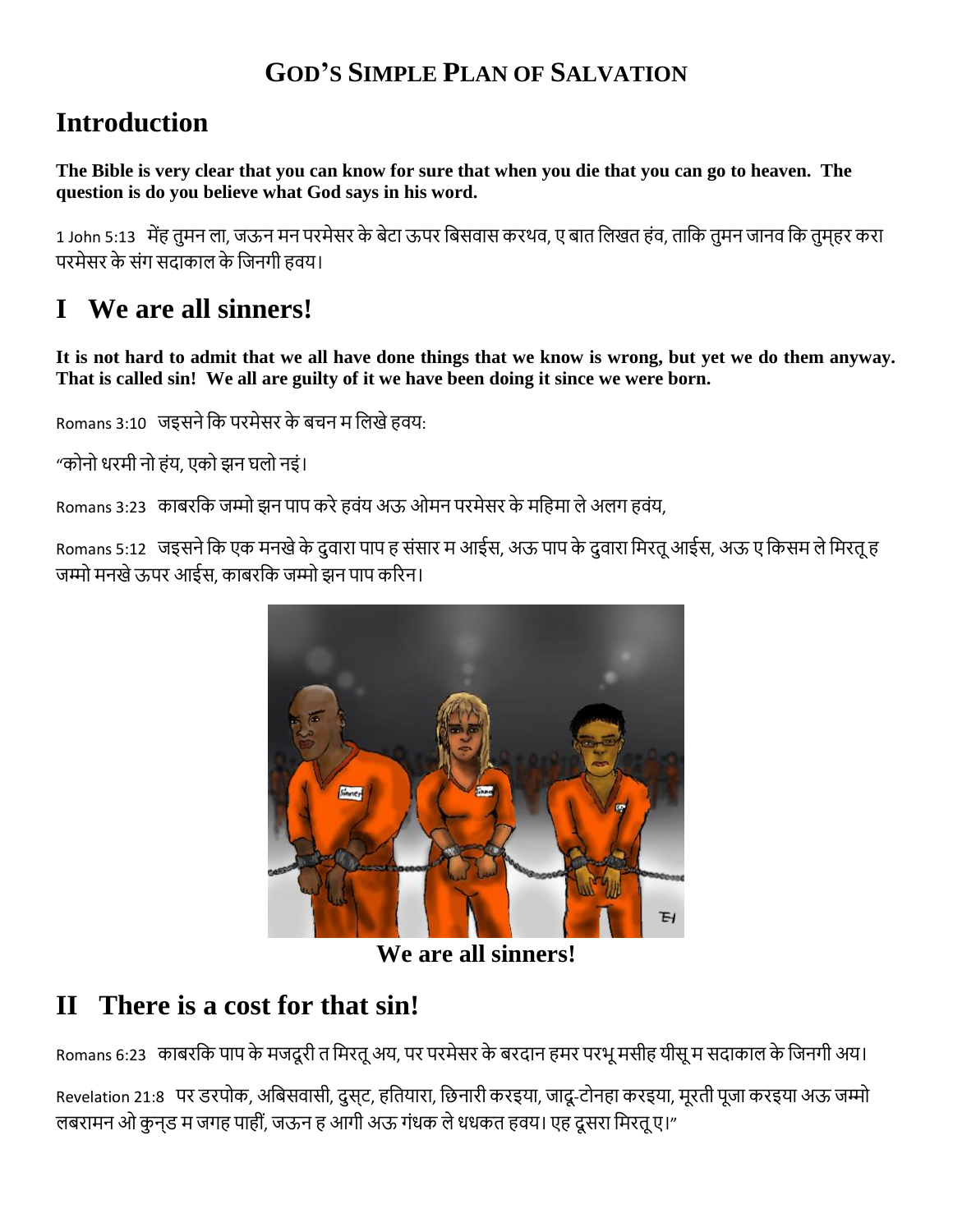Revelation 20:11-15 तब मेंह एक बड़े सफेद सिंघासन अऊ ओकर ऊपर बिराजे एक मनखे ला देखेंव। धरती अऊ अकास ओकर आघूलेभाग गीन अऊ ओमन बर कोनो जगह नइं बंबचस।

12 अऊ मेंह छोटे-बड़े जम्मो मरे मनखेमन ला सिंघासन के आघू म ठाढ़े देखेंव, अऊ किताबमन खोले गीन। तब एक आने किताब खोले गीस, जऊन ह जिनगी के किताब ए। किताबमन म लिखाय मरे मनखेमन के काम के मुताबिक ओमन के नियाय करे गीस।

13) तब समुंदर ह अपन मरे मनखेमन ला दे दीस। मिरतू अऊ पताल-लोक अपन मरे मनखेमन ला दे दीन, अऊ हर एक के नियाय ओकर काम के मुताबबक करेगीस।

14) तब मिरतू अऊ पताल-लोक ला आगी के कुन्ड म डार दिये गीस। आगी के कुन्ड ह दूसरा मिरतू ए।

15) जेमन के नांव जिनगी के किताब म लिखाय नइं मिलिस, ओमन आगी के कुनुड म डार दिये गीन।

# **III Christ died for our sins.**

Romans 5:6 जब हमन बनरबल ही रहेंन, तभेसही समय म मसीह ह भक्तिहीन मनखेमन बर मररस।

Romans 5:8 पर परमेसर ह हमर बर अपन मया ला ए बकसम लेदेखाथे: जब हमन पापी ही रहेंन, तभेमसीह ह हमर बर मररस।

Romans 14:9 मसीह ह एकर कारन मरिस अऊ फेर जी उठिस कि ओह जीयत अऊ मरे दूनों मनखेमन के परभू होवय।



**Christ died for sinners!**

#### **IV Salvation is a free gift, not by good works. You must take God's word for it, and trust Jesus alone!**

Salvation is trusting and receiving Jesus Christ as your Savior. It's trusting in the fact that Jesus Christ died on the cross of Calvary to pay for your sins! It's realizing there is absolutely nothing whatsoever you can do to save yourself and *completely* trusting in Jesus Christ to save you! It's not any church that saves. It's not any baptism, not good works, not sacraments, not repenting, not praying through, not living a good life — IT'S NOT ANYTHING YOU CAN DO!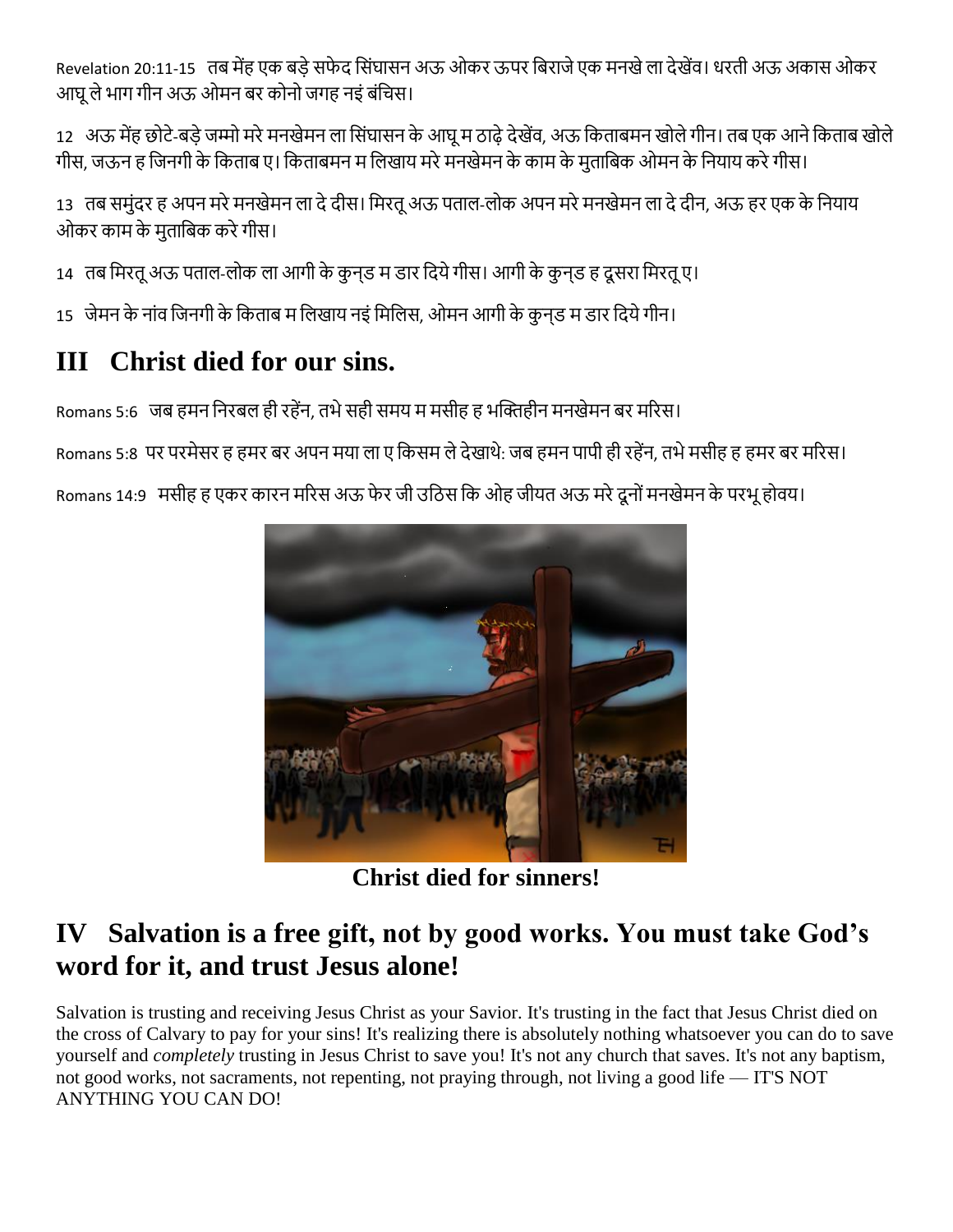Acts 4:12 कोनो आने के दुवारा उद्धार नइं मिलय, काबरकि स्**वरग के खाल्**हे, मनखेमन ला अऊ कोनो आने नांव नइं दिये गीस, जेकर दुवारा हमन उद्धार पा सकन।"

Ephesians 2:8-9) काबरकि अनुग्रह ले, बिसवास के दुवारा, तुमहर उद्धार होईस। अऊ एह तुमहर अपन कोति ले नइं, फेर एह परमेसर के दान ए। अऊ एह मनखेके करम करेके कारन नो हय, ताबक कोनो घमंड झन करंय।

Titus 3:5 अऊ ओह हमर उद्धार कररस, अऊ एह हमर कोनो धरम के काम के कारन नइं, पर ओह अपन दया के कारन हमर पाप ला धोके हमर उद्धार करिस अऊ पबितर आतमा के दुवारा नवां जिनगी दीस।



# **V We must put our faith and trust in Christ in order to be saved.**

Romans 4:24 पर हमर बर घलो। परमेसर ह हमन ला घलो धरमी गनही, जऊन मन ओकर ऊपर बबसवास करथन, जऊन ह हमर परभूयीसूला मरेम लेबजयाईस।

Romans 10:9-10, 13 यदि तेंह अपन मुहं ले कबूल करथस कि यीसू ह परभू अय अऊ अपन हिरदय म बिसवास करथस कि परमेसर ह ओला मरे म ले जियाईस, त तेंह उद्धार पाबे। काबरकि मनखे ह अपन हिरदय म बिसवास करे के दुवारा परमेसर के नजर म सही ठहिरथे अऊ मुहं ले कबूल करे के दुवारा उद्धार पाथे। काबरकि "हर ओ मनखे जऊन ह परभू के नांव लेथे, ओह उद्धार पाही।"#10:13 योएल 2